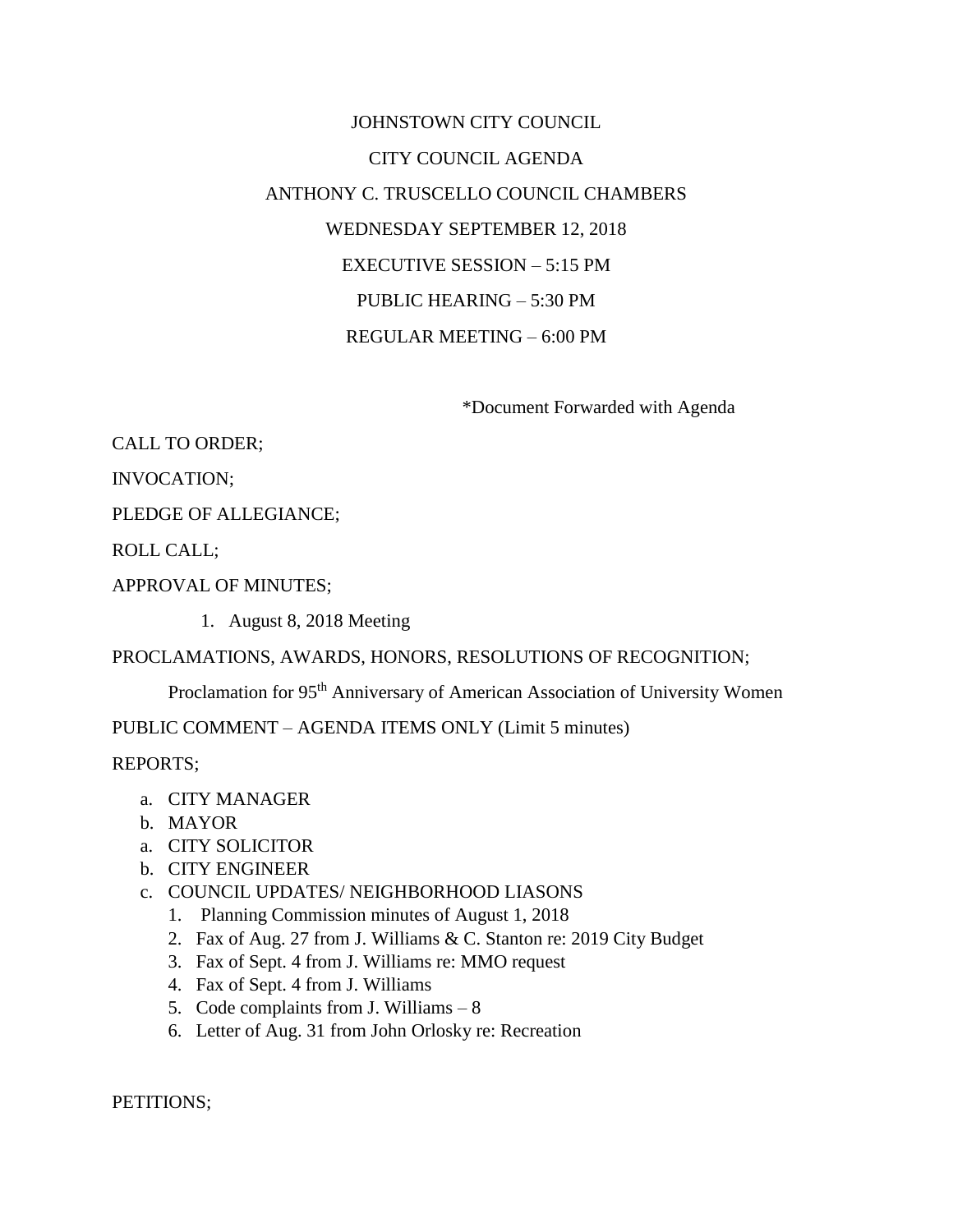#### **ORDINANCES FOR FINAL READ**

- 1. BILL NO. 3 OF 2018 AN ORDINANCE DIRECTING THE CAMBRIA COUNTY BOARD OF ELECTIONS TO PLACE ON THE NOVEMBER, 2018 GENERAL ELECTION BALLOT, FOR THE CITY OF JOHNSTOWN, THE BALLOT REFERENDUM QUESTION FOR CONSIDERATION BY THE REGISTERED VOTERS OF THE CITY OF JOHNSTOWN, WHICH IF RECEIVING A MAJORITY OF THE VOTES CAST, ESTABLISHES A GOVERNMENTAL STUDY COMMISSION, AND FURTHER THE ELECTION OF SEVEN (7) GOVERNMENTAL STUDY COMMISSIONERS DURING THE NOVEMBER, 2018 GENERAL ELECTION, PURSUANT TO THE COMMONWEALTH OF PENNSYLVANIA 53 Pa. C.S.CHAPTERS 29 (Home Rule), 30 (Optional Plans) & 31 (Optional Plans) Home Rule Charter and Optional Plans Law **(Tabled 1-2-18)**
- 2. BILL NO. 21 OF 2018 AN ORDNANCE FURTHER AMENDING ORDINANCE NO. 5152, PASSED FINALLY ON AUGUST 13, 2014, TITLED AN ORDINANCE OF THE CITY OF JOHNSTOWN, CAMBRIA COUNTY, PENNSYLVANIA, ADOPTING A SEWER USE ORDINANCE REQUIRING THE ELIMINATION OF OVERFLOWS, AND FURTHER REQUIRING TELEVISED AND/OR PRESSURE TESTING OF ALL REAL PROPERTY WITHIN THE STRUCTURE LOCATEDTHERON AND REMEDIATION OF ALL PRIVATE SIDE LATERAL LINES FAILING TO PASS SAID TESTS, IN THE EVENT SANITARY FLOWS EXCEED DEP-SPECIFIED DESIGN CRITERIA FOLLOWING PHASE COMPLETION OF CITY SEWER CONSTRUCTION, TO NOW FURTHER AMEND TO DELETE SECTION 2 TITLED UNLAWFUL CONNECTIONS; AND SECTION 15 TITLED PENALTIES, DUE TO LACK OF ENFORCEMENT, AND/OR SELECTIVE ENFORCEMENT AS WAS THE PURPOSE AND INTENT OF ORDINANCE NO. 5152 WHEN PASSED FINALLY ON AUGUST 13, 2014. **(Tabled 6/13/18)**

#### **ORDINANCES FOR FIRST READ**

- 1. BILL NO. 25 of 2018. AN ORDINANCE TO PARTIALY VACATE POPPY ALLEY FROM 143 LORAINE STREET TOWARDS CROYLE STREET TO THE END OF POPPY ALLEY IN JOHNSTOWN, PENNSYLVANIA, AS A PUBLIC THOROUGHFARE**.\* (Tabled 8/8/18)**
- 2. BILL NO. 26 OF 2018. AN ORDINANCE INCREASING THE INDEBTEDNESS OF THE CITY OF JOHNSTOWN, CAMBRIA COUNTY, PENNSYLVANIA, BY THE ISSUE OF A GUARANTEED REVENUE NOTE IN THE MAXIMUM PRINCIPLE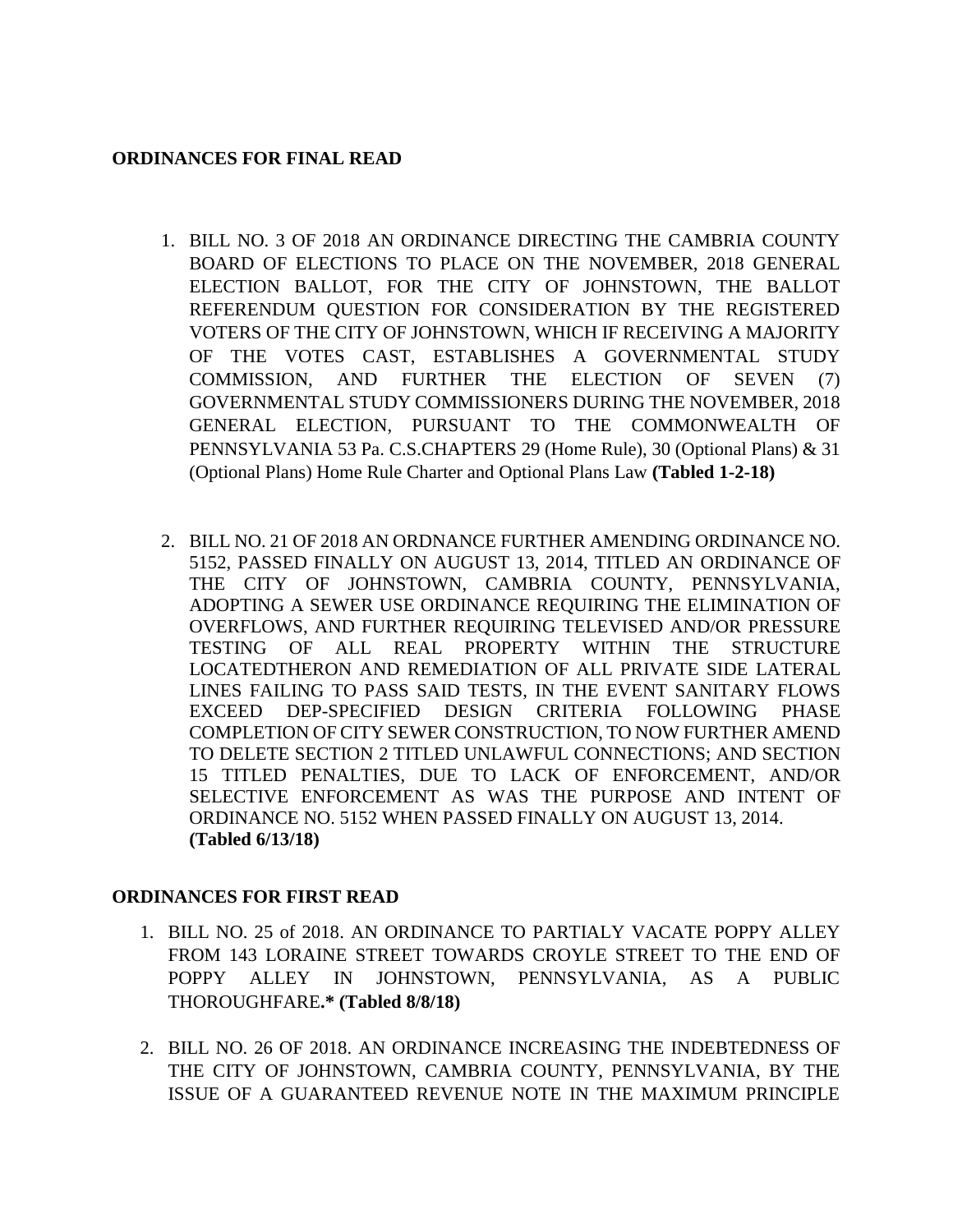AMOUNT OF \$3,906,560.00, FOR THE PURPOSES OF REHABILITATING THE INNER CITY SANITARY SEWER SYSTEM; FIXING THE FORM, DATES, INTEREST, AND MATURITY THEREOF; MAKING A COVENANT FOR THE PAYMENT OF THE DEBT SERVICE ON THE NOTE; PROVIDING FOR THE FILING OF THE REQUIRED DOCUMENTATION WITH THE DEPARTMENT OF COMMUNITY AND ECONOMIC DEVELOPMENT TO INCUR AND EXCLUDE ADDITIONAL DEBT OF THE GOVERNMENTAL UNIT; PROVIDING FOR THE APPOINTMENT OF A SINKING FUND DEPOSITORY FOR THE NOTE; PROVIDING FOR THE AUTHORIZED SIGNATORIES AND AUTHORIZING EXECUTION, SALE AND DELIVERY THEREOF.\*

3. BILL NO. 27 OF 2018. AN ORDINANCE OF CITY COUNCIL OF THE CITY OF JOHNSTOWN, COUNTY OF CAMBRIA, COMMONWEALTH OF PENNSYLVANIA AMENDING ORDINANCE NO. 5246 PASSED FINALLY ON DECEMBER 13, 2017, AND AS AMENDED BY ORDINANCE NO. 5251 ON MARCH 15, 2018, AND AMENDED BY ORDINANCE NO. 5254 ON MAY 9, 2018, THE CITY OF JOHNSTOWN 2018 WAGE AND SALARY ORDINANCE, TO AMEND THE 2018 WAGE AND SALARY ORDINANCE TO BE PAID ALL ELECTED OFFICIALS AND EMPLOYEES OF THE VARIOUS DEPARTMENTS AND BUREAUS OF THE CITY OF JOHNSTOWN FOR THE CALENDER YEAR WITH AN EFFECTIVE DATE THE DAY AFTER FINAL APPROVAL OF CITY COUNCIL.\*

## **RESOLUTIONS;**

- 1. A RESOLUTION OF CITY COUNCIL OF THE CITY OF JOHNSTOWN, PENNSYLVANIA AUTHORIZING THE CITY MANAGER TO SIGN ALL DOCUMENTS NECESSARY TO EXECUTE AN AGREEMENT WITH LIBERONI, INC. AWARDING CONTRACT 2018-04 FOR THE CONSTRUCTION OF THE BROAD STREET INTERCEPTOR LATERAL REHABILITATION PROJECT\*
- 2. A RESOLUTION OF THE CITY OF JOHNSTOWN, COUNTY OF CAMBRIA, COMMONWEALTH OF PENNSYLVANIA, APPROVING THE TRANSFER OF RESTAURANT LIQUOR LICENSE NO. R-8096 INTO THE CITY OF JOHNSTOWN.\*
- 3. A RESOLUTION OF THE CITY OF JOHNSTOWN, COUNTY OF CAMBRIA, COMMONWEALTH OF PENNSYLVANIA, AUTHORIZING AN APPLICATION TO THE PENNSYLVANIA MUNICIPAL ASSISTANCE PROGRAM.\*
- 4. A RESOLUTION OF THE CITY OF JOHNSTOWN, COUNTY OF CAMBRIA, COMMONWEALTH OF PENNSYLVANIA AUTHORIZING THE CITY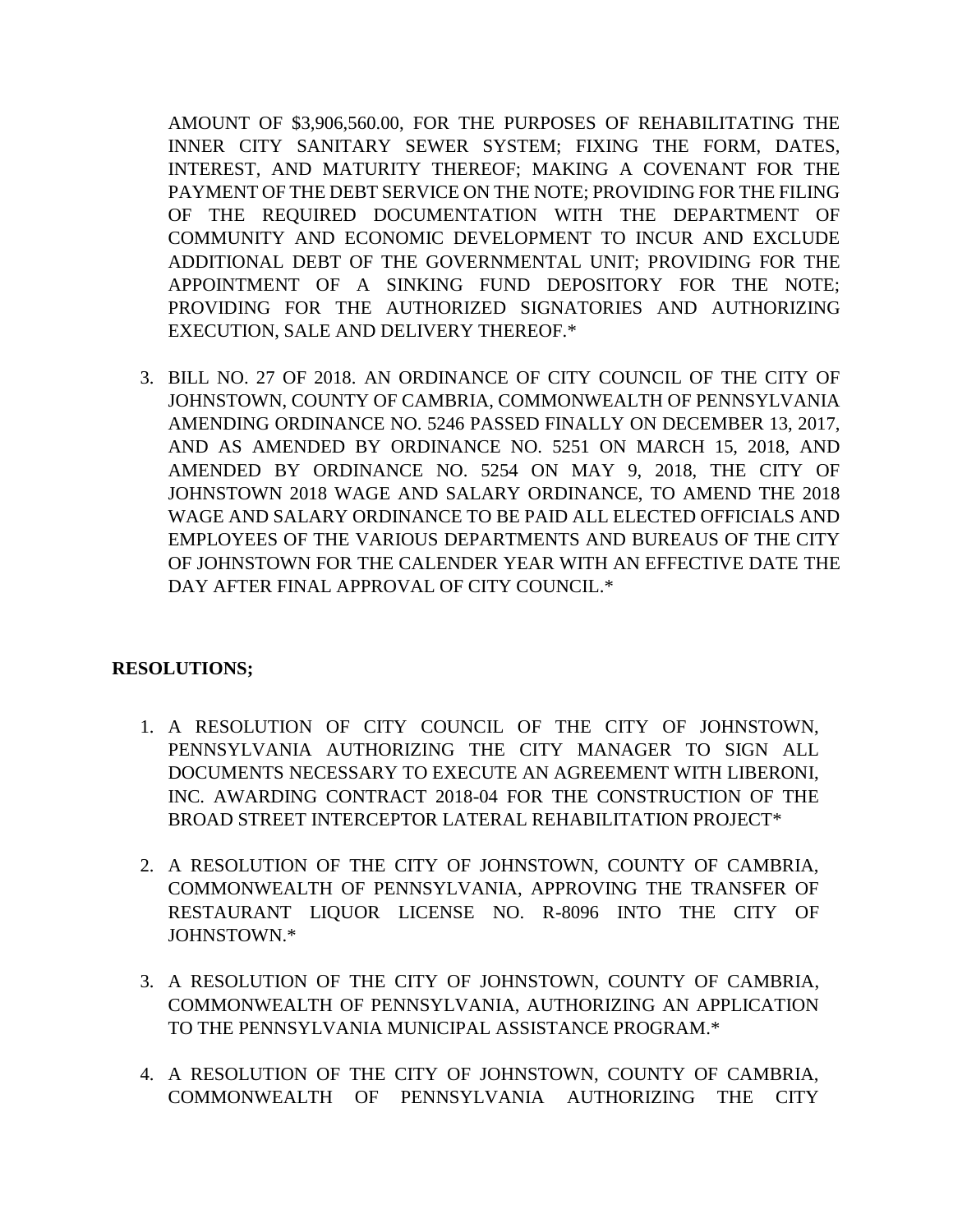MANAGER TO INITIATE THE TRANSFER OF FUNDS TO ELIMINATE THE RESPECTIVE 2018 CITY OF JOHNSTOWN BUDGET DEFICIT BALANCES, AND MORE SPECIFICALLY, BUDGET EXHIBIT (A)\*

- 5. A RESOLUTION OF THE CITY COUNCIL OF THE CITY OF JOHNSTOWN, CAMBRIA COUNTY, PENNSYLVANIA APPROVING CHAD MILLER'S REQUEST TO PURCHASE FOUR YEARS MILITARY SERVICE COMPLETED PRIOR TO EMPLOYMENT WITH THE CITY OF JOHNSTOWN TO INCREASE HIS LENGTH OF SERVICE TO THE CITY FOR POLICE PENSION CALCULATIONS.\*
- 6. A RESOLUTION REPEALING AND REPLACING RESOLUTION NO. 10085 TO PROVIDE FOR THE UPDATED RESOLUTION OF THE CITY COUNCIL FOR THE CITY OF JOHNSTOWN, PENNSYLVANIA, SUPPORTING A PETITION TO THE PENNSYLVANIA LIQUOR CONTROL BOARD (BOARD'S) FOR THE PROPERTY KNOWN AS 229 MAIN STREET FOR SUBSTITUTION OF THE CITY OF JOHNSTOWN'S NOISE ORDINANCE FOR SECTION 493 (34) OF THE LIQUOR CODE.\*
- 7. A RESOLUTION REPEALING AND REPLACING RESOLUTION NO. 10113 TO PROVIDE FOR THE UPDATED RESOLUTION OF THE CITY COUNCIL FOR THE CITY OF JOHNSTOWN, PENNSYLVANIA, SUPPORTING A PETITION TO THE PENNSYLVANIA LIQUOR CONTROL BOARD (BOARD'S) FOR THE PROPERTY KNOWN AS 80 BRIDGE STREET FOR THE SUPSTITUTION OF THE CITY OF JOHNSTOWN'S NOISE ORDINANCE FOR SECTION 493 (34) OF THE LIQUOR CODE.\*
- 8. A RESOLUTION OF CITY COUNCIL OF THE CITY OF JOHNSTOWN, PENNSYLVANIA AUTHORIZING THE CITY MANAGER TO SIGN ALL DOCUMENTS NECESSARY TO EXECUTE AN AGREEMENT WITH STRAW CONSTRUCTION CO..,INC AWARDING CONTRACT 2018-08 FOR THE CONSTRUCTION OF THE ROXBURY PARK UPGRADES PROJECT.\*

MOTIONS;

NEW BUSINESS;

OLD BUSINESS;

1. Johnstown Housing Authority appointment

PUBLIC COMMENT – NON-AGENDA ACTION ITEMS (Limit 3 minutes)